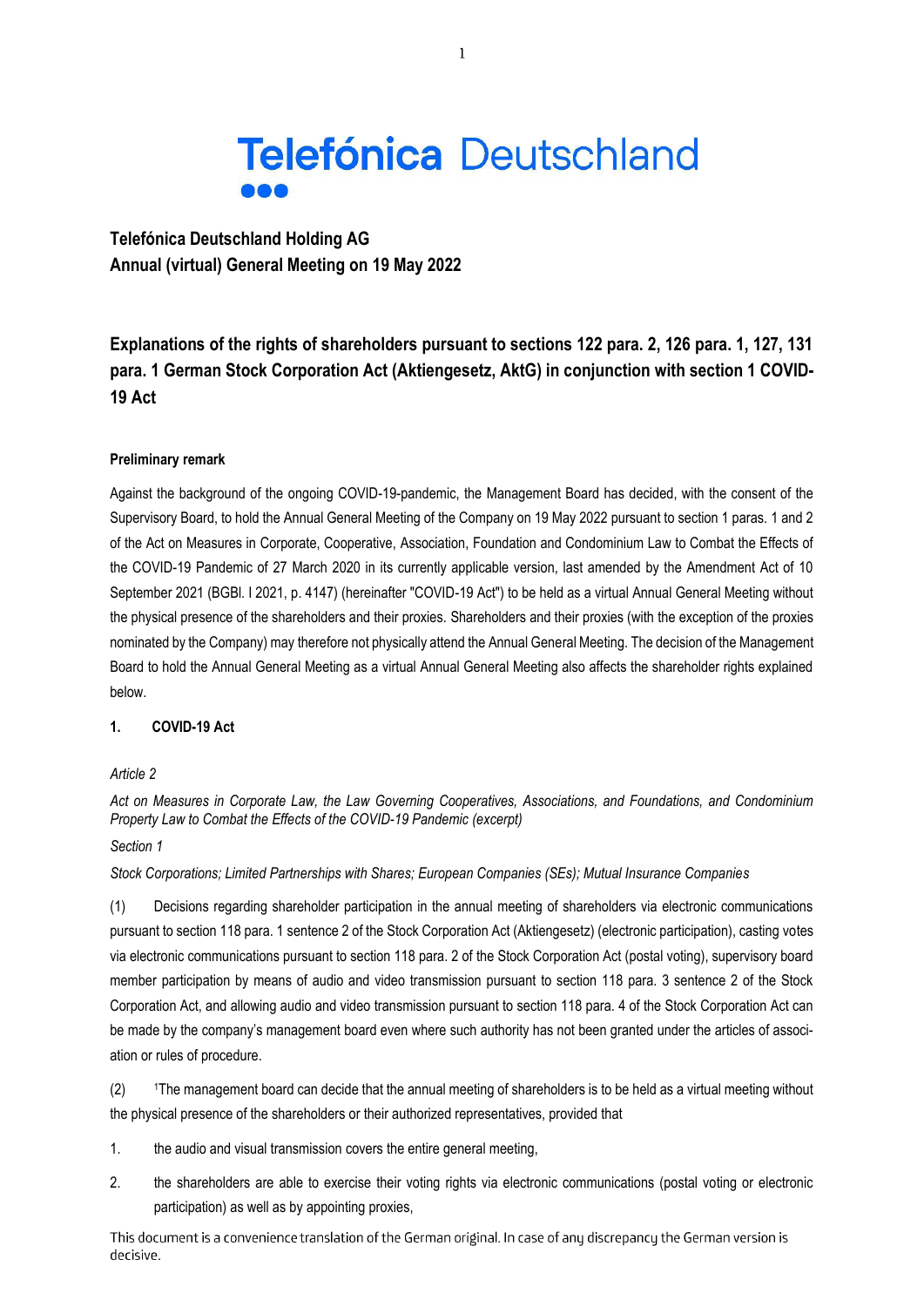3. the shareholders are granted a right to raise questions by way of electronic communication,

4. waiving the requirement of personal appearance at the meeting, the shareholders exercising their voting rights in accordance with no. 2 are given the opportunity, section 245 no. 1 of the Stock Corporation Act notwithstanding, to object to a resolution to be decided on at the annual meeting of shareholders.

<sup>2</sup>The management board is at liberty to decide after due consideration and at its discretion how it answers questions; it may also stipulate that questions submitted electronically shall be received no later than one day before the shareholders' meeting. <sup>3</sup>Motions and nominations from shareholders that must be made available pursuant to section 126 or section 127 of the Stock Corporation Act are considered submitted during the meeting if the shareholder who submits the motion or nomination has been properly legitimated and registered for the shareholders' meeting.

 $(6)$  1The management board's decisions as set out in (1) through (5) require the approval of the supervisory board. <sup>2</sup>Section 108 para. 4 of the Stock Corporation Act notwithstanding and irrespective of the provisions in the articles of association or rules of procedure, the supervisory board can vote on resolutions of approval in writing, by telephone, or other comparable form without its members being required to be physically present.

(7) Additionally, the provision set out in section 243 para. 3 no. 1 of the Stock Corporation Act notwithstanding, a legal action to set aside a resolution adopted at the annual meeting of shareholders may not cite violations of section 118 para. 1 sentences 3 through 5, para. 2 sentence 2, or para. 4 of the Stock Corporation Act, the violation of formal notification requirements as per section 125 of the Stock Corporation Act, or violation of subsection (2) herein as its foundation, except where willful misconduct on the part of the company can be shown.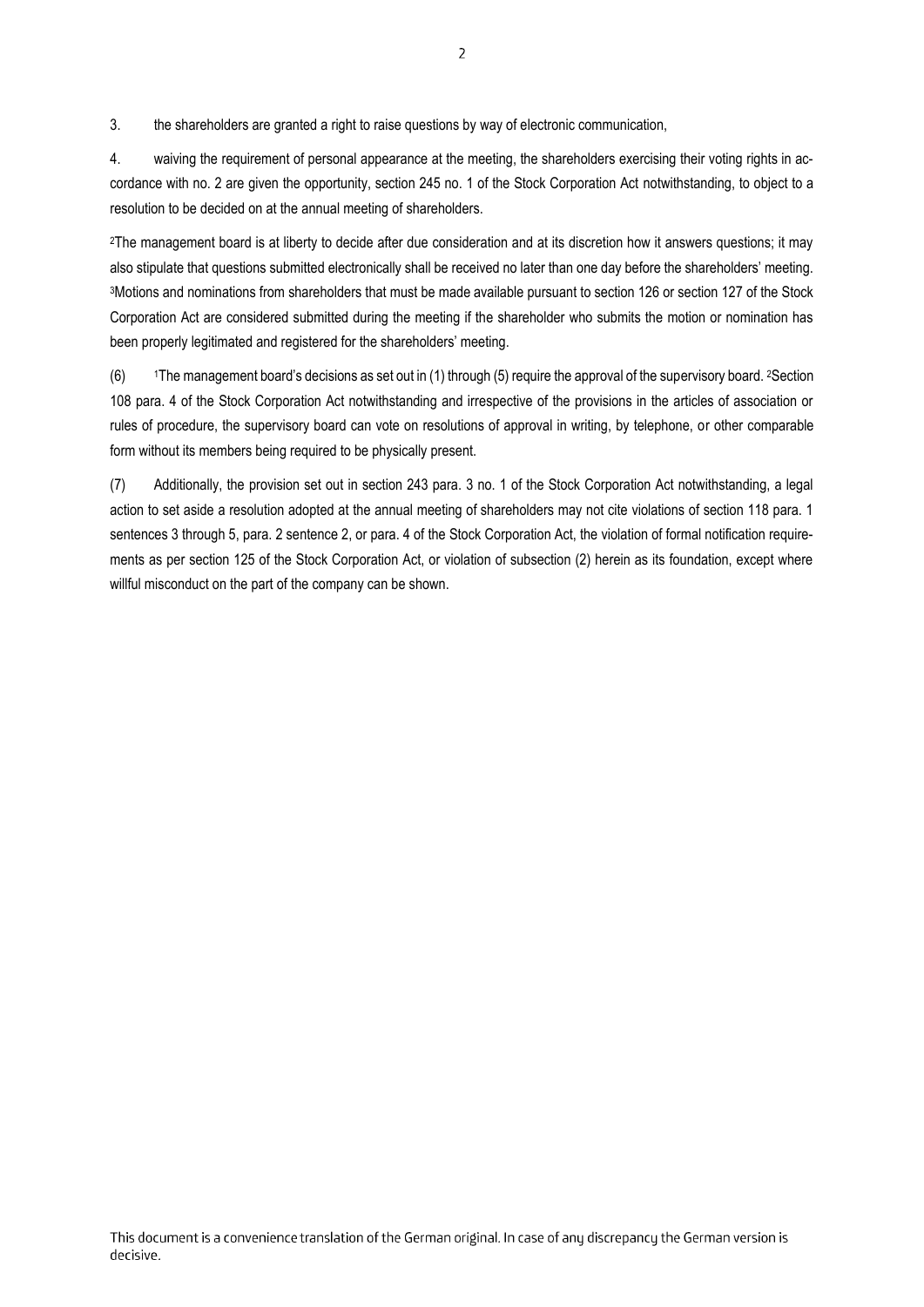## **2. Motions for additions to the agenda in accordance with section 122 para. 2 German Stock Corporation Act (AktG)**

Pursuant to section 122 para. 2 German Stock Corporation Act (AktG), shareholders whose combined shares amount to at least one twentieth of the share capital or a nominal value of EUR 500,000.00 (this corresponds to 500,000 non-par value shares at Telefónica Deutschland Holding AG) may request that additional items are added to the agenda and published. Since the pro rata amount of EUR 500,000.00 at Telefónica Deutschland Holding AG is lower than 5% of the share capital, reaching the pro rata amount of EUR 500,000.00 is sufficient. An explanation or a proposed resolution has to be enclosed with each additional agenda item. Pursuant to section 122 para. 2 German Stock Corporation Act (AktG) in conjunction with section 122 para. 1 sentence 3 German Stock Corporation Act (AktG) the petitioners must prove that they have been owners of the shares at least 90 days before submitting the request and that they will remain the owners of the shares until the Management Board has made a decision about the motion. When calculating this 90-day period there are certain set-off options to which reference is specifically made pursuant to section 70 German Stock Corporation Act (AktG). Furthermore, the provisions of section 121 para. 7 AktG shall apply mutatis mutandis to the calculation of the time limit, i.e. the day of receipt of the demand shall not be counted and a shift from a Sunday, Saturday or a public holiday to a preceding or following working day shall not be considered. Furthermore, sections 187 to 193 German Civil Code (BGB) are not to be applied accordingly.

Such requests must be made in written form (section 126 German Civil Code (BGB)) to the Management Board and must be received by the Company no later than 30 days prior to the virtual General Meeting (not counting the day of the General Meeting and the day of receipt), this is by no later than 24:00 hours (CEST) on 18 April 2022. Please send such requests to the following address:

Telefónica Deutschland Holding AG - Management Board – Georg-Brauchle-Ring 50 80992 Munich **Germany** 

Requests for additions to the agenda that are to be announced will - insofar as they have not already been announced with the convening notice - be announced in the Federal Gazette without delay after their receipt by the Company and forwarded for publication to such media as can be expected to disseminate the information throughout the entire European Union.

They will also be published on the Company's website at www.telefonica.de/agm and communicated to the shareholders.

The relevant sections of the German Stock Corporation Act are as follows:

*Section 122 of the German Stock Corporation Act: Convening a meeting upon the request of a minority (excerpt)* 

- (1) 1A general meeting shall be convened if shareholders whose aggregate holding is not less than one-twentieth of the share capital require such meeting in writing, stating the purpose and grounds; such request shall be addressed to the management board. 2The articles of association may provide that the right to request a general meeting is to depend on another form and on holding a lower proportion of the share capital. 3The applicants have to prove that they have been shareholders for at least 90 days prior to the day of the receipt of the demand and that they will continue to hold the shares until the decision of the managing board regarding their request is made. 4Section 121 para. 7 shall apply correspondingly.
- $(2)$ In the same way shareholders, whose shares amount in aggregate to not less than one-twentieth of the share capital or represent a proportional amount of not less than 500,000 Euro, may request to have items placed on the agenda and published. 2Every request for a new agenda item must be accompanied by an explanation of the reasons therefor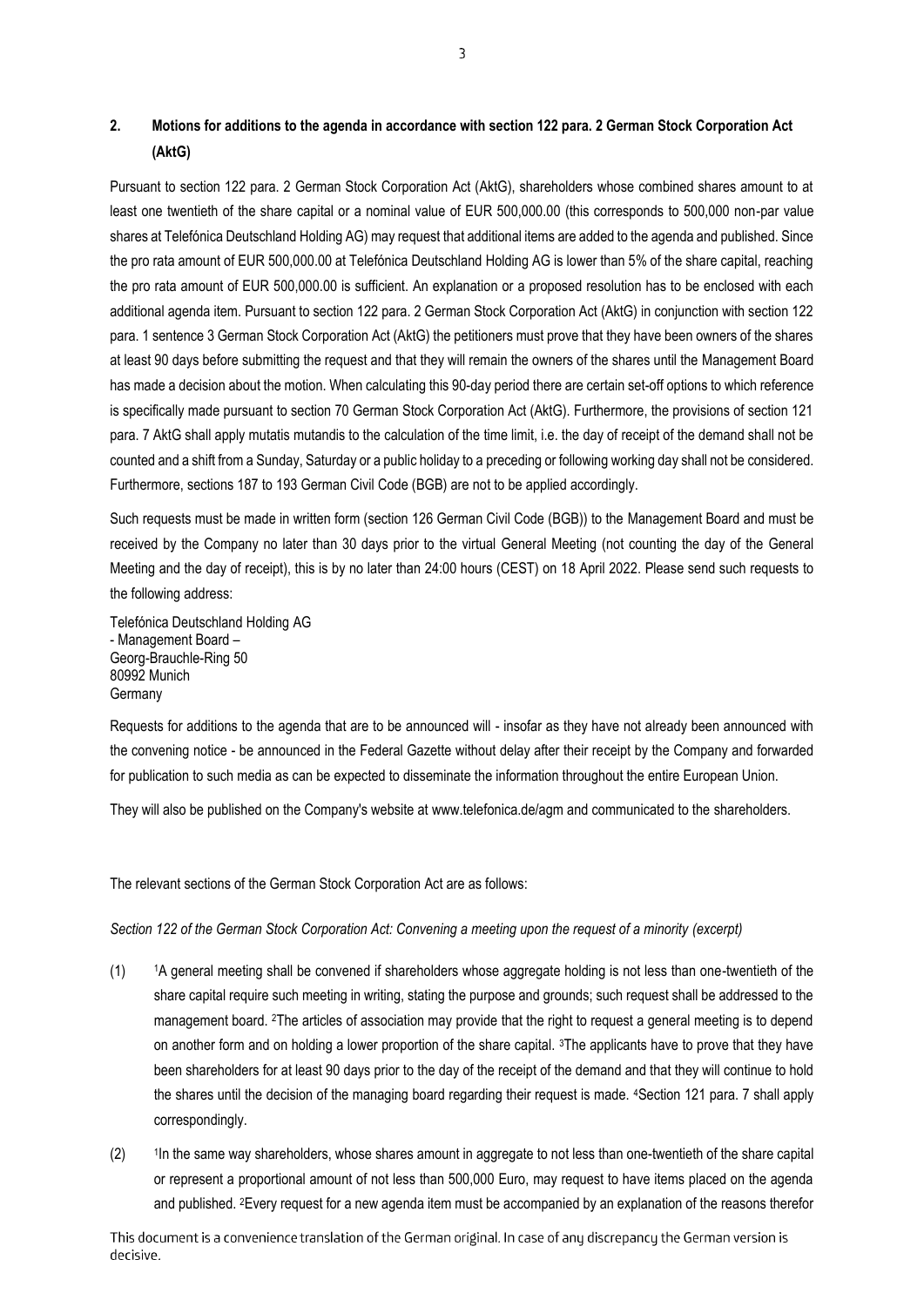or a proposed resolution. 3The request in accordance with sentence 1 must be received by the company at least 24 days, in case of public companies at least 30 days prior to the general meeting; whereby the day of the receipt is not counted.

- $(3)$ If any such request is not complied with, the court may authorize the shareholders who made the request to convene a general meeting or publish such items. 2At the same time the court may appoint the chairman of the meeting. 3The notice of the meeting or the publication shall refer to such authorization. 4An appeal may be made against the decision of the court. 5The applicants have to prove that they will continue to hold the shares until the decision of the court is made.
- (4) The company shall bear the costs of the general meeting and, in the case of paragraph (3), also the court costs if the court grants the application.

## *Section 124 of the German Stock Corporation Act: Publication of requests for supplements; proposals for resolutions*

 $(1)$ <sup>1</sup>If the minority has requested pursuant to section 122 para. 2 that items shall be added to the agenda, these items shall be published either upon convening the meeting or immediately following receipt of the request. <sup>2</sup> Section 121 para. 4 shall apply analogously; moreover, section 121 para. 4a shall apply analogously to public companies. Publication and submission shall be made in the same way as applicable for convening the meeting.

### *Section 121 of the German Stock Corporation Act: General provisions*

 $(7)$ In case of deadlines and dates which are calculated back from the date of the meeting, the day of the meeting itself shall not be included in the calculation. 2Adjourning the meeting from a Sunday, Saturday or a holiday to a preceding or following working day shall not be an option. <sup>3</sup>Sections 187 to 193 of the German Civil Code (Bürgerliches Gesetzbuch) shall not be applied analogously. <sup>4</sup> In case of unlisted companies, the articles may provide for a different calculation of the deadline.

#### *Section 70 of the German Stock Corporation Act: Computation of the period of shareholding*

1 If the exercise of rights arising from a share shall require the shareholder to have been the holder of the share for a certain period of time, the right to claim transfer from a bank, a financial services institution, a securities institute or an enterprise active according to section 53 para. 1 sentence 1 or section 53b para. 1 sentence 1 or para. 7 of the Banking Act (KWG) shall be deemed equivalent to ownership. 2The period during which the share was owned by a predecessor in title shall be attributed to the shareholder, if he acquired the share without consideration from his fiduciary, as universal successor, upon severance of co-ownership, or as a result of a transfer of assets pursuant to section 13 of the lnsurance Supervision Act (Versicherungsaufsichtsgesetz) or section 14 of the Building Savings Bank Act (Gesetz über Bausparkassen).

# **3. Countermotions and election proposals by shareholders in accordance with sections 126 para. 1, 127 German Stock Corporation Act (AktG) in conjunction with section 1 para. 2 sentence 3 COVID-19 Act**

Pursuant to section 126 para. 1 German Stock Corporation Act (AktG), any shareholder may submit to the Company a countermotion to a proposal of the Management Board and/or Supervisory Board regarding a specific item on the agenda. Countermotions must be made available on the website in accordance with section 126 paras. 1 and 2 German Stock Corporation Act (AktG) if it is received by the Company at the address published below at least 14 days prior to the virtual Annual General Meeting (not including the day of the Annual General Meeting and the day of receipt), this is by no later than 24:00 hours (CEST) on 4 May 2022.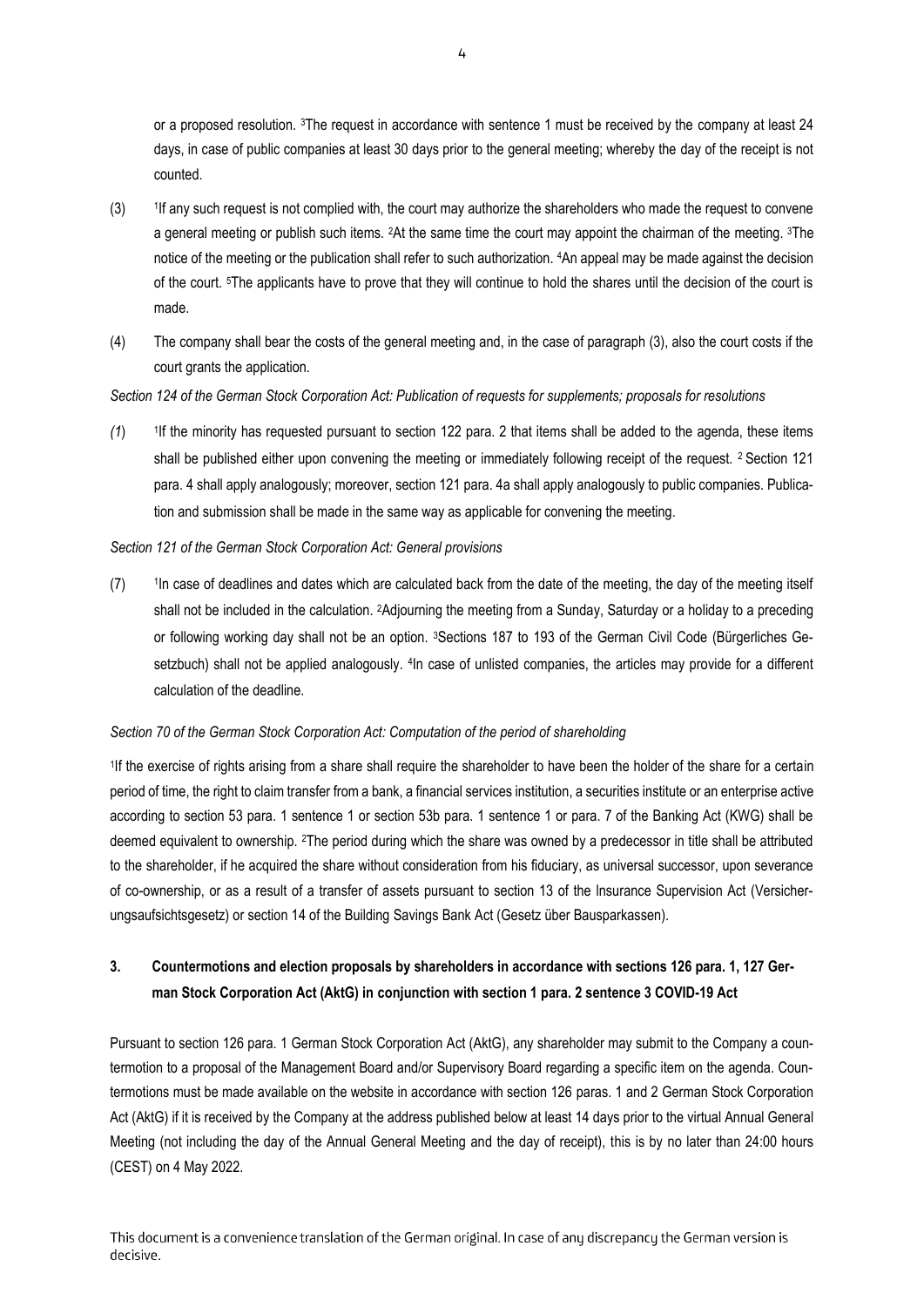Moreover, any shareholder may submit an election proposal for the election of the auditor and/or the election of Supervisory Board members in accordance with section 127 German Stock Corporation Act (AktG). Election proposals must be made available on the website in accordance with the more detailed provisions of sections 127, 126 paras. 1 and 2 German Stock Corporation Act (AktG) if it is received by the Company at the address published below no later than 14 days prior to the virtual General Meeting (not counting the day of the General Meeting and the day of receipt), this is by no later than 24:00 hours (CEST) on 4 May 2022.

Countermotions or nominations by shareholders must be sent to the following address:

Telefónica Deutschland Holding AG Investor Relations Georg-Brauchle-Ring 50 80992 Munich Germany

or e-mail: hauptversammlung@telefonica.com

No countermotions or election proposals addressed otherwise will be considered.

Motions and election proposals from shareholders that are required to be made available will be made available on the Company's website at the Internet address www.telefonica.de/agm, including the name of the shareholder and any reasons given, provided that the other requirements for an obligation to publish in accordance with sections 126, 127 German Stock Corporation Act (AktG) are met. Any comments by the Management Board on any countermotion and election proposal will also be published at the aforementioned internet address.

A countermotion and its grounds need not be made available if one of the grounds for exclusion pursuant to section 126 para. 2 AktG applies.

An election proposal needs not be made accessible if one of the grounds for exclusion pursuant to section 126 para. 2 AktG applies. In addition to the reasons stated in section 126 AktG, the Management Board also need not make an election proposal accessible if the proposal for the election of Supervisory Board members or auditors does not state their names, occupation and place of residence (section 124 para. 3 sentence 4 AktG) or if the proposal for the election of Supervisory Board members is not accompanied by information on their membership in other statutory supervisory boards (section125 para. 1 sentence 5 AktG). Furthermore, the Management Board may combine the countermotions and the reasons given in accordance with section 126 para. 3 AktG if several shareholders submit countermotions on the same subject matter of the resolution.

Motions or election proposals from shareholders that are required to be made available pursuant to sections 126, 127 German Stock Corporation Act (AktG) in conjunction with section 1 para. 2 sentence 3 of the COVID-19 Act shall be deemed to have been made at the Annual General Meeting if the shareholder making the motion or submitting the election proposal is duly authorized and registered for the Annual General Meeting.

The relevant sections of the German Stock Corporation Act upon which those shareholder rights are based and which also set forth under which preconditions countermotions and election proposals do not need to be made available are as follows:

*Section 126 of the German Stock Corporation Act: Propositions by shareholders* 

 $(1)$ Information on shareholders propositions, including the respective shareholder's name, as well as the underlying reasons for the proposition and statements, if any, by the Management need only be given to the beneficiaries pursuant to section 125 para. 1 through 3, if the shareholder submits to the company at the address specified his countermotion stating the reasons for it to a proposal of the executive management board and the supervisory board concerning a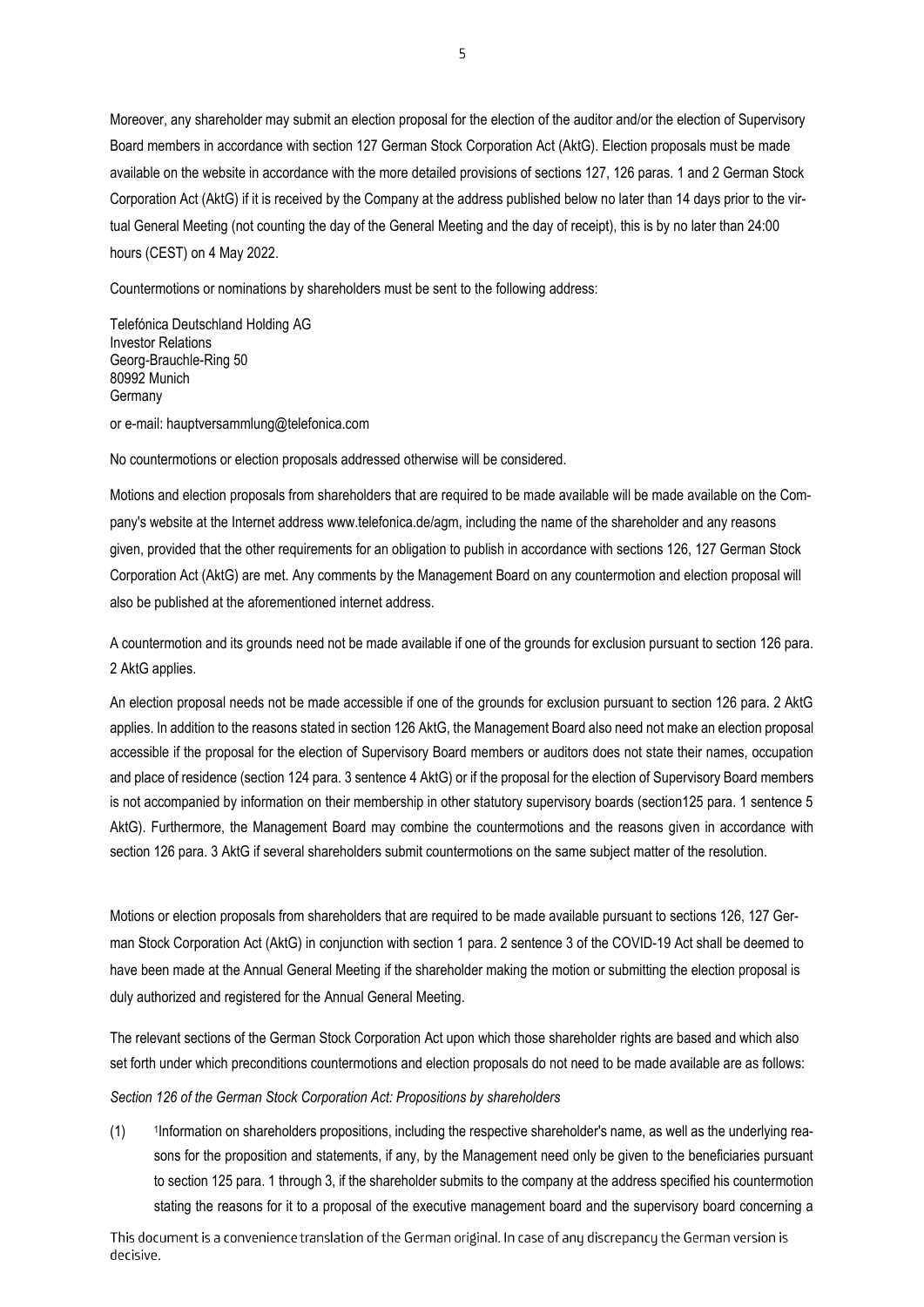specific agenda item at the latest 14 days prior to the general meeting. 2The day of the receipt is not counted. 3Public companies have to publish the propositions on their webpage. Section 125 para. 3 applies accordingly.

- $(2)$ <sup>1</sup> Information on a countermotion and the reasons therefore need not be given, if:
	- 1. the management board would by reason of giving such information become criminally liable;
	- 2. the countermotion would result in a resolution of the general meeting which would be unlawful or in breach of the articles;
	- 3. the grounds contain statements which are manifestly false or misleading in material respects or which are defamatory;
	- 4. a countermotion of such shareholder based on the same facts has already been communicated to a general meeting of the company pursuant to section 125;
	- 5. the same countermotion of such shareholder on essentially identical grounds has already been communicated pursuant to section 125 to at Ieast two general meetings of the company within the past five years and at such general meetings less than one-twentieth of the share capital represented voted in favour of such countermotion;
	- 6. the shareholder indicates that he will neither attend nor be represented at the general meeting; or
	- 7. within the past two years at two general meetings the shareholder failed to move or cause to be moved on his behalf a countermotion communicated by him.

<sup>2</sup>The statement of grounds need not be communicated if it exceeds 5,000 characters.

(3) If several shareholders make countermotions in respect of the same resolution, the management board may combine such countermotions and the reasons given.

#### *Section 127 of the German Stock Corporation Act: Nominations by shareholders*

<sup>1</sup>Section 126 shall apply analogously to nomination by a shareholder for election of supervisory board members or auditors. <sup>2</sup>Such nomination need not be supported by statement of grounds. <sup>3</sup>Nor need the management board give notice of such nomination if it fails to contain the particulars required by section 124 para. 3 sentence 4 and section 125 para. 1 sentence 5. 4The management board is to supplement the nomination by a shareholder of candidates for the supervisory board of companies listed on the stock exchange, to which the German Co-Determination Act (MitbestG), the Act on the Co-Determination by Employees in the Supervisory Boards and Management Boards of Mining Enterprises and Enterprises in the Iron- and Steel-Producing Industry (MontanMitbestG), or the Amending Act on Employee Co-Determination in the Iron- and Steel-Producing Industry (MontanMitbestGErgG) applies, by the following substantive content:

- 1. Indication of the requirements stipulated by section 96 para. 2,
- 2. Whether an objection has been raised against the fulfilment of the ratio by the supervisory board as a whole pursuant to section 96 para. 2, third sentence, and
- 3. The number of seats on the supervisory board that must be filled, at a minimum, by women and men, respectively, in order to fulfil the requirement as to the minimum ratio pursuant to section 96 para. 2, first sentence.

#### *Section 124 of the German Stock Corporation Act: Publication for requests for supplements; proposals for resolutions*

(3) […] The nomination for the election of supervisory board members or auditors shall state their name, profession and domicile. […]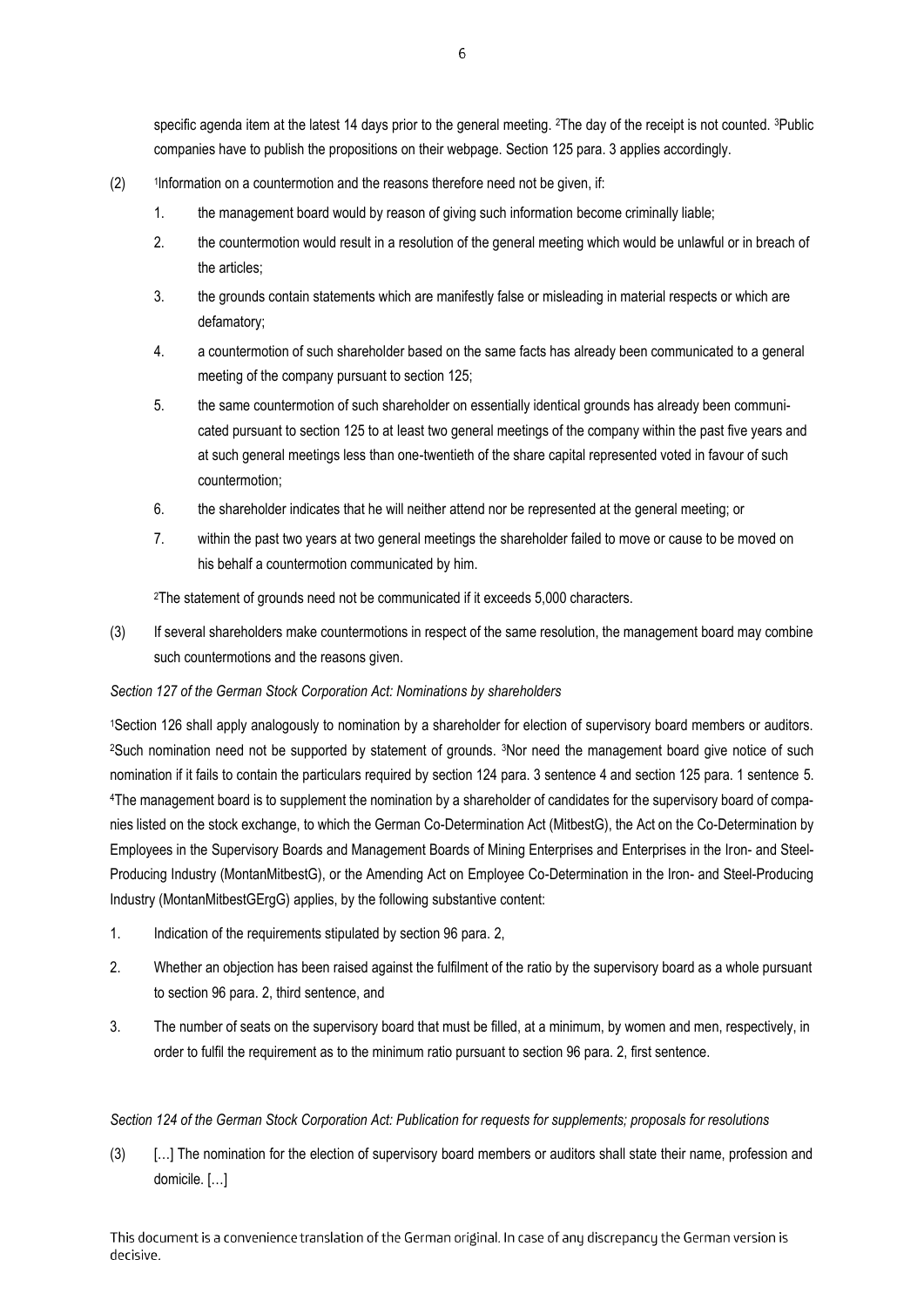*Section 125 of the German Stock Corporation Act: Communications to shareholders and Members of the Supervisory Board* 

(1) […] <sup>5</sup> In case of listed companies details on the membership in other supervisory boards to be established pursuant to statutory provisions must be added to any nomination for the election of supervisory board members; details on their membership in comparable domestic and foreign controlling bodies of enterprises shall be added.

#### *Section 96 Composition of the supervisory board*

(1) The supervisory board shall be composed as follows:

In case of companies to which the German Co-Determination Act (MitbestG) applies: of members of the supervisory board representing the shareholders and the employees;

In case of companies to which the Act on the Co-Determination by Employees in the Supervisory Boards and Management Boards of Mining Enterprises and Enterprises in the Iron- and Steel-Producing Industry (MontanMitbestG) applies: of members of the supervisory board representing the shareholders and the employees and of further members;

In case of companies to which sections 5 to 13 of the Amending Act on Employee Co-Determination in the Iron- and Steel-Producing Industry (MontanMitbestGErgG) apply: of members of the supervisory board representing the shareholders and the employees and of one further member;

In case of companies to which the Act on One-Third Employee Representation in the Supervisory Board (DrittelbG) applies: of members of the supervisory board representing the shareholders and the employees;

In case of companies to which the Act on EmployeeCo-Determination in the Case of a Cross-Border Merger (MgVG) of 21 December 2006 (Federal Law Gazette (Bundesgesetzblatt) I p. 3332) applies: of members of the supervisory board representing the shareholders and the employees;

In case of any other companies: solely of members of the supervisory board representing the shareholders.

 $(2)$ <sup>1</sup>In case of companies listed on the stock exchange, to which the German Co-Determination Act (MitbestG), the Act on the Co-Determination by Employees in the Supervisory Boards and Management Boards of Mining Enterprises and Enterprises in the Iron- and Steel-Producing Industry (MontanMitbestG) or the Amending Act on Employee CoDetermination in the Iron- and Steel-Producing Industry (MontanMitbestGErgG) applies, the supervisory board shall be composed of women at a minimum ratio of 30 percent and of men at a minimum ratio of 30 percent. 2The minimum ratio is to be fulfilled by the supervisory board as a whole. <sup>3</sup>Where, prior to the election, the side of the shareholder representatives or the side of the employee representatives raises an objection with the chairman of the supervisory board, based on a resolution adopted by a majority, against the fulfilment of the ratio by the supervisory board as a whole, the minimum ratio for that election is to be fulfilled separately by the side of the shareholder representatives and by the side of the employee representatives. <sup>4</sup>In all cases, the ratio is to be mathematically rounded up or down in order to achieve full numbers of persons. <sup>5</sup> If, in the case of the ratio being fulfilled by the supervisory board as a whole, the higher ratio of women of one side is reduced subsequently and that side then objects to the fulfilment of the ratio by the supervisory board as a whole, this shall not cause the composition of the respective other side to be invalid. <sup>6</sup>Where an election of members of the supervisory board by the general meeting and their delegation to the supervisory board violates the requirement as to the minimum ratio, this election shall be null and void. 7Where an election is declared to be null and void for other reasons, the elections performed in the meantime do not violate the requirement as to the